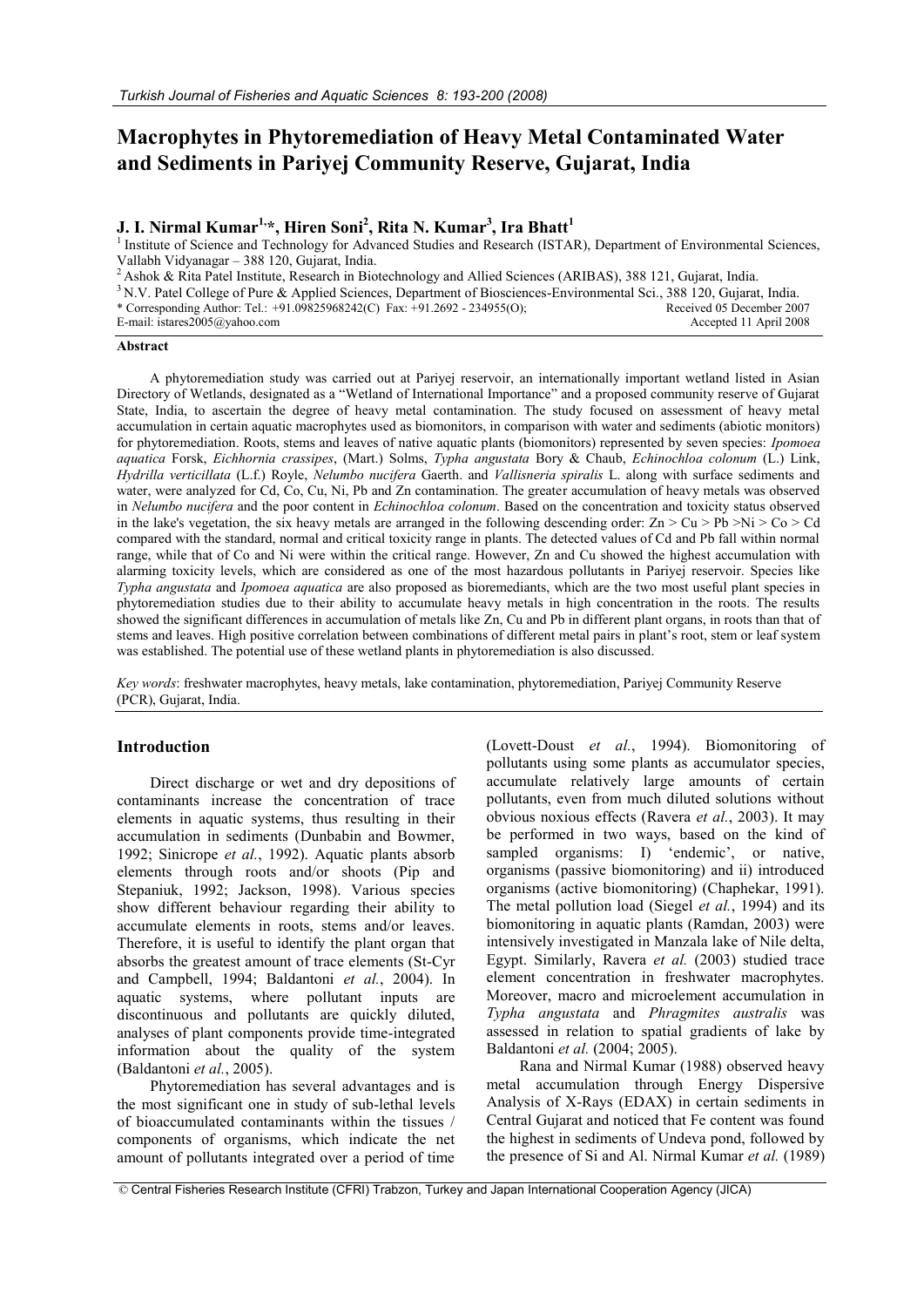have investigated elemental composition of certain aquatic plants by EDAX and found high level of heavy metals such as Al, Si, Mn and Fe being found accumulated in *Vallisneria spiralis*, *Hydrilla verticillata* and *Azolla pinnata*. Phytoaccumulation of heavy metals by selected freshwater macrophytes was also studied to assess the phytoremediation of six heavy metals in Nal Sarovar Bird Sanctuary (Nirmal Kumar *et al.*, 2006). Therefore, it is necessary to carry out phytoremediation of heavy metal contaminated water and sediments by selected aquatic macrophytes viz. *Eichhornia crassipes*, *Ipomoea aquatica*, *Typha angustata*, *Hydrilla verticillata* and *Vallisneria spiralis* in Pariyej Community Reserve, Gujarat, India.

#### **Materials and Methods**

# **Pariyej Community Reserve (PCR)**

PCR is located on 22°33′ N latitude and 72°38′ E longitude, falls in 4B Gujarat-Rajwara biotic province of the semiarid lands of Central Gujarat, India (Figure 1). The reservoir occupies 500 ha area, 15 m ASL (Above Sea Level), and is the principal source of food, drinking, irrigation and fishing for local dependent communities of peripheral five villages. It carries household sewage at certain extent and agricultural run-off from surrounding village pockets at northern and western boundaries. No industrial effluent enters into the lake. The temperature rises up to 37°C during the month of May and falls below 14°C in January. The average rainfall is about 800 mm concentrated in July to September. The water regime of the reservoir supports more than

160 species of aquatic birds with an average density of around 28,000 waterfowl during peak winter months (Van Der Ven, 1987). The population estimation of the recorded waterfowl clearly signifies the lake as an internationally important wetland (Koning and Koning-Raat, 1975; Scott, 1989) and 'Wetland of National Importance' (MoEF, 2005). Besides, it is known to support dominant growth of aquatic vegetation of *Hydrilla*, *Ipomoea* and *Typha* spp. and others. Accordingly, it is one of the proposed Community Reserved by GSFD (2005) and is also identified as one of the important wetlands for evolving management action plan by the National Wetland Committee. Due to human interference, considerable changes occurred in its geomorphology, hydrological regime and biotic composition in recent past.

#### **Water and Sediment Sampling**

Surface water and composite sediment samples were collected at random from different areas of the lake, covering all directions. Soon after collection, the water samples were filtered through 0.45  $\mu$ m (pore size) Millipore filter and preserved in plastic bottles by the addition of a few drops of nitric acid, while sediment samples were preserved in air-dry plastic bags. The samples were labeled carefully and brought to the laboratory for further analysis (Allen, 1989).

#### **Plant Sampling**

Seven native aquatic macrophytes from the lake were selected as passive biomonitors for estimating the toxicity status induced by six heavy metals (Cd,



**Figure 1.** Location map of Pariyej Community Reserve (PCR).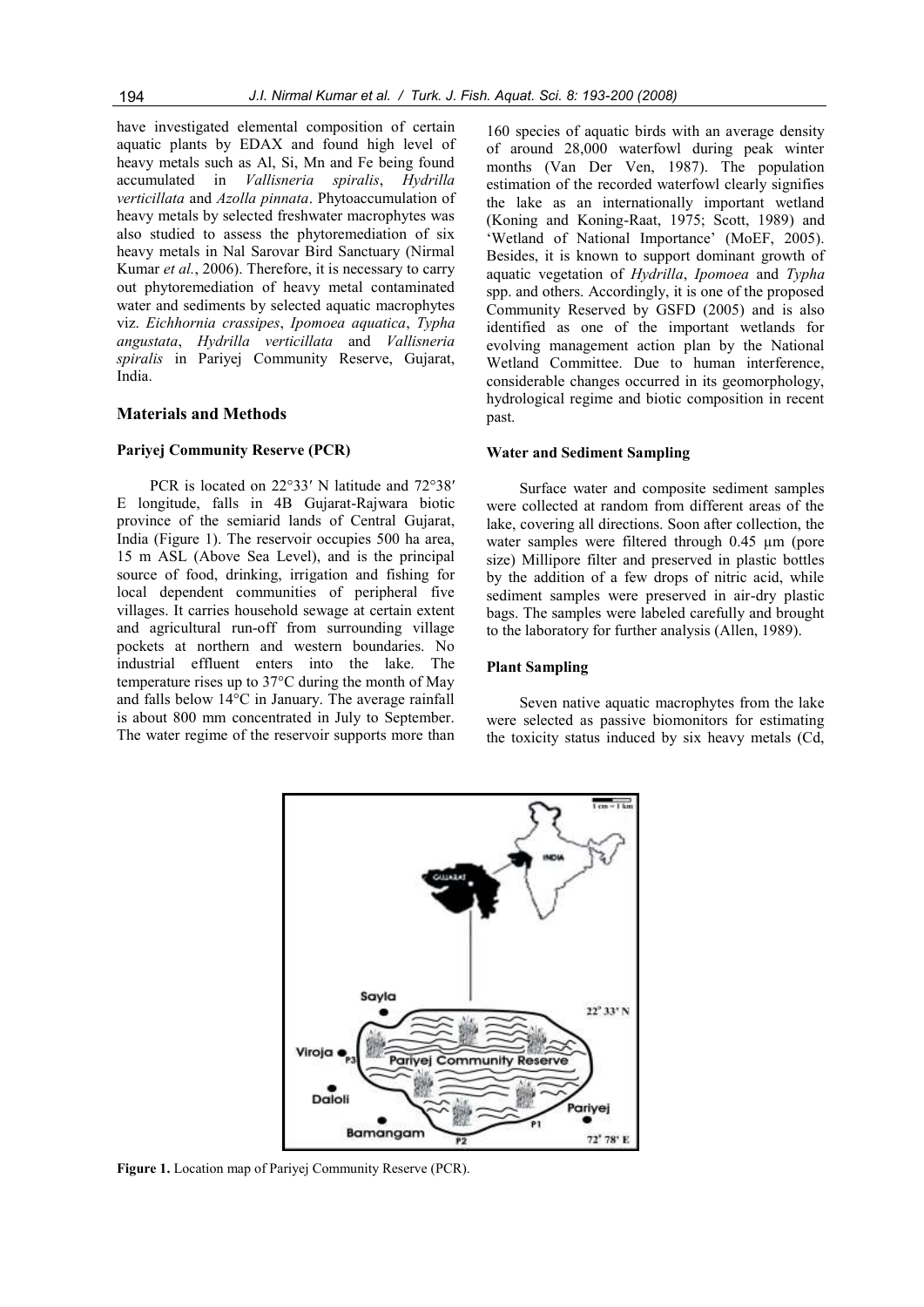Co, Cu, Ni, Pb and Zn) and were collected during November 2004. The plant species selected were: *Eichhornia crassipes* (Mart.) Solms, *Ipomoea aquatica* Forsk., *Echinochloa colonum* (L.) Link, *Typha angustata* Bory & Chaub, *Hydrilla verticillata* (L.f.) Royle, *Nelumbo nucifera* Gaerth., and *Vallisneria spiralis* L. Healthy aquatic plants were collected by hand, washed with lake water to remove periphyton and sediment particles. The collected plant species were placed in plastic bags, labeled carefully and brought to the laboratory. Polythene tools were used in sampling and storing the collected matrices to avoid the metal contamination. Plant species were identified according to Shah (1978a, 1978b)**.** 

# **Chemical Analysis of Water, Sediment and Plant Samples**

Sediment samples were air-dried, sieved through 2 mm governorates sieve and kept for analyses. Each aquatic plant species sorted into different parts: roots, stems and leaves. The 50 gm of each fresh sample dried at 800°C in hot air oven for 48 h. The samples of water, sediment and plant-parts were chemically analyzed for detection of heavy metals (Cd, Co, Cu, Ni, Pb and Zn). Accurately 0.5 gram of dry powder of each sample was weighed, and digested with con. HNO<sub>3</sub>, H<sub>2</sub>SO<sub>4</sub> and H<sub>2</sub>O<sub>2</sub> (2:6:6) as prescribed by Saison *et al.* (2004). The blanks were run with set, and the samples were analysed in Inductive Coupled Plasma Analyzer (ICPA) (Perkin-Elmer ICP Optima 3300 RL, U.S.A.) at Sophisticated Instrumentation Center for Applied Research and Testing (SICART), Vallabh Vidyanagar, Gujarat. The concentration of heavy metals such as Cd, Co, Cu, Ni, Pb and Zn were represented in ppm. Mean values of duplicate subsamples of the water, sediment and plant samples were considered**.** 

#### **Data Analysis**

The mean values of heavy metals were calculated for water, soil and plant samples. The unilateral F-test was carried out between heavy metal contents in roots, stems and leaves to check if significant differences exist between the accumulation rate of each metal and different plant parts. Pearson correlation coefficient analysis was done between metal-pairs in plants to check if differences exist between different metal combinations in either root, stem or leaf system. The products of the correlation coefficient (r) were evaluated (Norusis, 1993) as follows:

0–0.3: No correlation; 0.3–0.5: Low correlation; 0.5–0.7: Medium correlation; 0.7–0.9: High correlation; 0.9–1.0: Very high correlation

The comparison of the concentration of an element in an aquatic organism with that of the same element in the water in which the organism lives is the ratio between the concentration of the element in the organism and that in the water, which is known as Concentration Factor (De Bortoli *et al.*, 1968). The Concentration Factor (C.F.) was also calculated. When the C.F. value is at equilibrium, the release rate of the element from the organism is equivalent to its intake rate, so that the element concentration in the organism is fairly constant.

# **Results**

The concentrations of heavy metals were higher in the sediments than those calculated for the same heavy metals in the lake water. Of the analyzed heavy metals, Zn was the most abundant in sediments  $(2114.82$  ppm) and water  $(160.70$  ppm), followed by Cu with a concentration of 105.78 ppm in the sediments and 19.67 ppm in the water. Other metals like Ni, Co, Pb and Cd exhibited the receding trend in both sediments and water. The values of the ratio between element concentrations in the sediments and those in the water were lower (1.55-13.16 ppm) for Pb, Cd, Cu, Ni and Zn, whereas that of Co was observed high (19.81 ppm) (Table 1, Figure 2).

#### **Macrophytes**

Table 2 shows the mean values of concentration of six elements in seven species of macrophytes. The mean concentration values of the elements in the plants decrease according to this sequence:  $Zn > Cu$  $Pb > Ni > Co > Cd$ . The highest mean concentration value was recorded in *N. nucifera* (343.54 ppm), followed by *E. crassipes* (136.46 ppm), *V. spiralis* (82.42 ppm), *H. verticillata* (81.89 ppm), *I. aquatica* (74.81 ppm), *T. angustata* (70.51 ppm) and *E. colonum* (65.19 ppm). Among all studied metals, the lowest Cd content was recorded in *H. verticillata* (0.15 ppm), while the greatest amount of Zn was observed in *E. crassipes* (709.07 ppm).

The concentration of individual metal also varies from species to species. The content of Cd ranged from 0.15 to 23.83 ppm in *H. verticillata* and *I. aquatica*, respectively. The Co content was found low in *V. spiralis* (3.09 ppm) and high in *E. crassipes* (25.75 ppm). On the other hand, *H. verticillata* showed low amount of Cu (16.32 ppm), while high amount of the same was recorded in *N. nucifera* (1617.21 ppm). The Ni content fluctuates from 4.10 to 28.83 ppm in *V. spiralis* and *E. crassipes*, respectively. Besides, low concentration of Pb was registered in *I. aquatica* (4.47 ppm), while high concentration of the same was observed in *V. spiralis*  $(82.40$  ppm). The minimum concentration of  $\overline{Z}$ n was recorded in *E. colonum* (253.25 ppm), while maximum content of the same was registered in *E. crassipes* (709.07 ppm).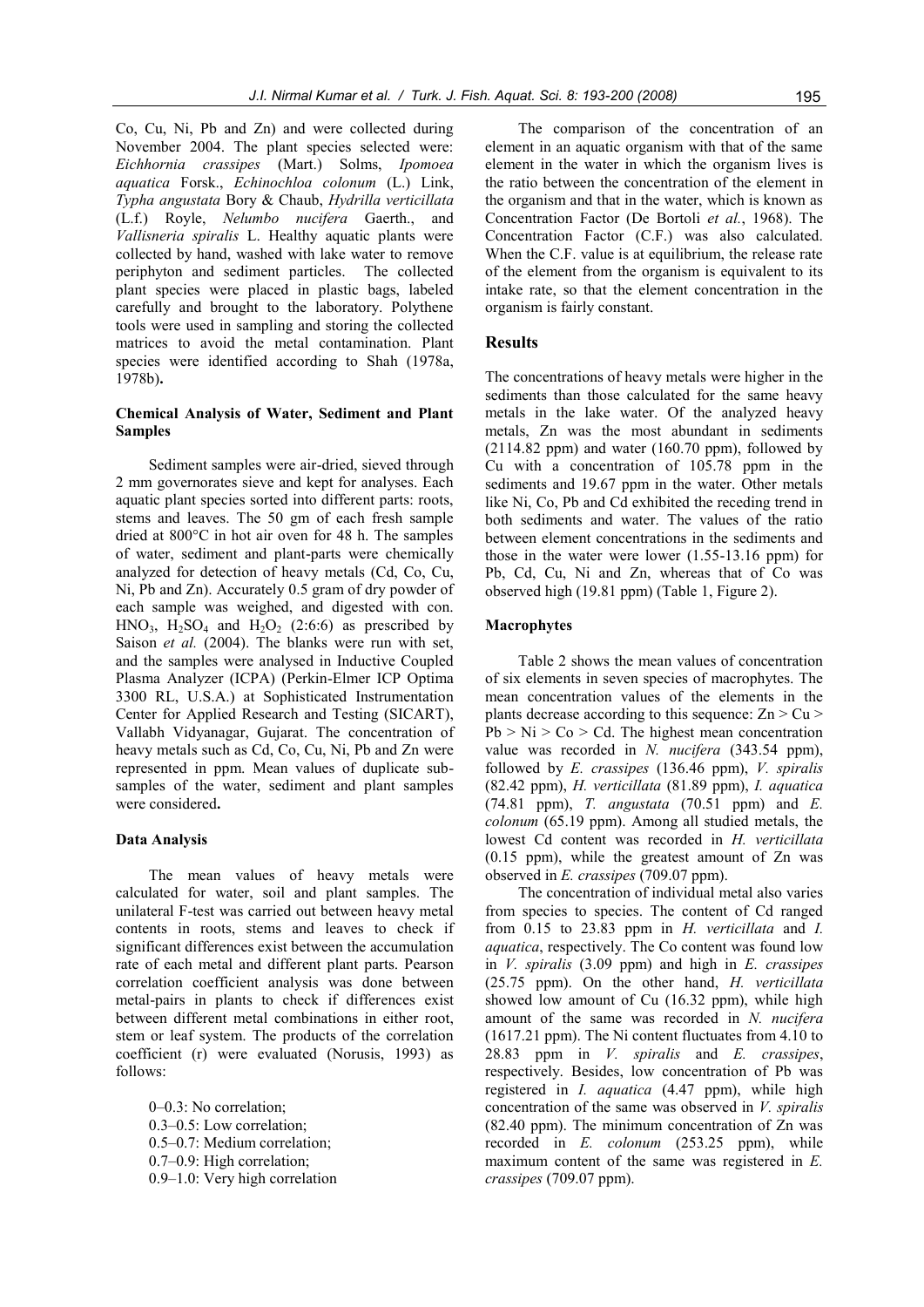| Metal | Sediment (ppm) | Water (ppm) | Sediment / Water |
|-------|----------------|-------------|------------------|
| Cd    | 27             | 0.74        | 1.70             |
| Co    | 34.88          | 1.76        | 19.81            |
| Cu    | 105.78         | 19.67       | 5.38             |
| Ni    | 58.08          | 10.13       | 5.73             |
| Pb    | 9.47           | 6.11        | 1.55             |
| Zn    | 2114.82        | 160.70      | 13.16            |

**Table 1.** Heavy metal concentration in sediments and water and ratios between the concentration in the sediments and that in the water



**Figure 2.** Mean concentration (ppm) of six heavy metals in water and sediment samples of PCR.

**Table 2.** Mean heavy metal concentration (ppm) in macrophyte species

| Element / Taxon    | Cd    | Co    | Сu      | Ni    | Pb    | Zn     | Mean   |
|--------------------|-------|-------|---------|-------|-------|--------|--------|
| E. colonum         | 0.56  | 8.16  | 113.32  | 11.06 | 4.81  | 253.25 | 65.19  |
| E. crassipes       | 0.79  | 25.75 | 44.50   | 28.83 | 9.81  | 709.07 | 136.46 |
| H. verticillata    | 0.15  | 5.19  | 16.32   | 4.81  | 7.16  | 457.68 | 81.89  |
| I. aquatica        | 23.83 | 23.72 | 54.73   | 14.38 | 4.47  | 327.73 | 74.81  |
| N. nucifera        | 0.35  | 6.76  | 1617.21 | 5.13  | 8.12  | 423.66 | 343.54 |
| T. angustata       | 1.44  | 14.11 | 104.21  | 20.26 | 6.92  | 276.13 | 70.51  |
| <i>V.</i> spiralis | 0.83  | 3.09  | 26.84   | 4.10  | 82.40 | 377.29 | 82.42  |
| Mean               | 3.99  | 12.40 | 282.45  | 12.65 | 17.67 | 403.54 |        |
| SD.                | 8.76  | 9.11  | 589.72  | 9.28  | 28.60 | 153.81 |        |

Table 3 gives mean values of Concentration Factor (C.F.) for each species and element. The mean C.F. value of the elements in the plants decreases according to this sequence:  $Cu > Zn > Pb > Cd > Ni >$ Co. This sequence (which is rather different from that of the mean concentrations of elements in the plants) reflects the capacity of the macrophytes to accumulate elements independently from their concentration in the water that is the regulation capacity of the plants. Mean concentration factors for the various elements calculated for *N. nucifera* are generally rather high (56.58 ppm), followed by *V. spiralis* (14.70 ppm), *E. crassipes* (12.55 ppm), *I. aquatica* (9.28 ppm) and *T. angustata* (8.32 ppm), while those for *E. colonum* and *H. verticillata* are lower than those of the other species i.e. 7.68 ppm and 7.27 ppm, respectively. Of all metals, the lowest C.F. value of Cd was observed in *H. verticillata* (0.09 ppm), while the highest value of Cu was recorded in *N. nucifera* (300.60 ppm).

The low concentration of Cd was recorded in *H. verticillata* (0.09 ppm), while maximum content of the same was registered in *I. aquatica* (14.02 ppm). On the other hand, minimum concentration of Co was registered in *V. spiralis* (0.16 ppm), while high amount of the same was observed in *E. crassipes* (1.30 ppm). The Cu content fluctuates from 3.03 to 300.60 ppm in *H. verticillata* and *N. nucifera*, respectively. Besides, *V. spiralis* showed low amount of Ni (0.72 ppm), while greater amount of the same was recorded in *E. crassipes* (5.03 ppm). The Pb content was found less in *I. aquatica* (2.88 ppm) and high in *V. spiralis* (53.16 ppm). The content of Zn ranged from 19.24 to 53.88 ppm in *E. colonum* and *E. crassipes*, respectively. The principal source of contamination in PCR is agricultural run-off coming through several drains along with washing and bathing activities by local inhabitants and cattle wading at peripheral villages at north-west boundary.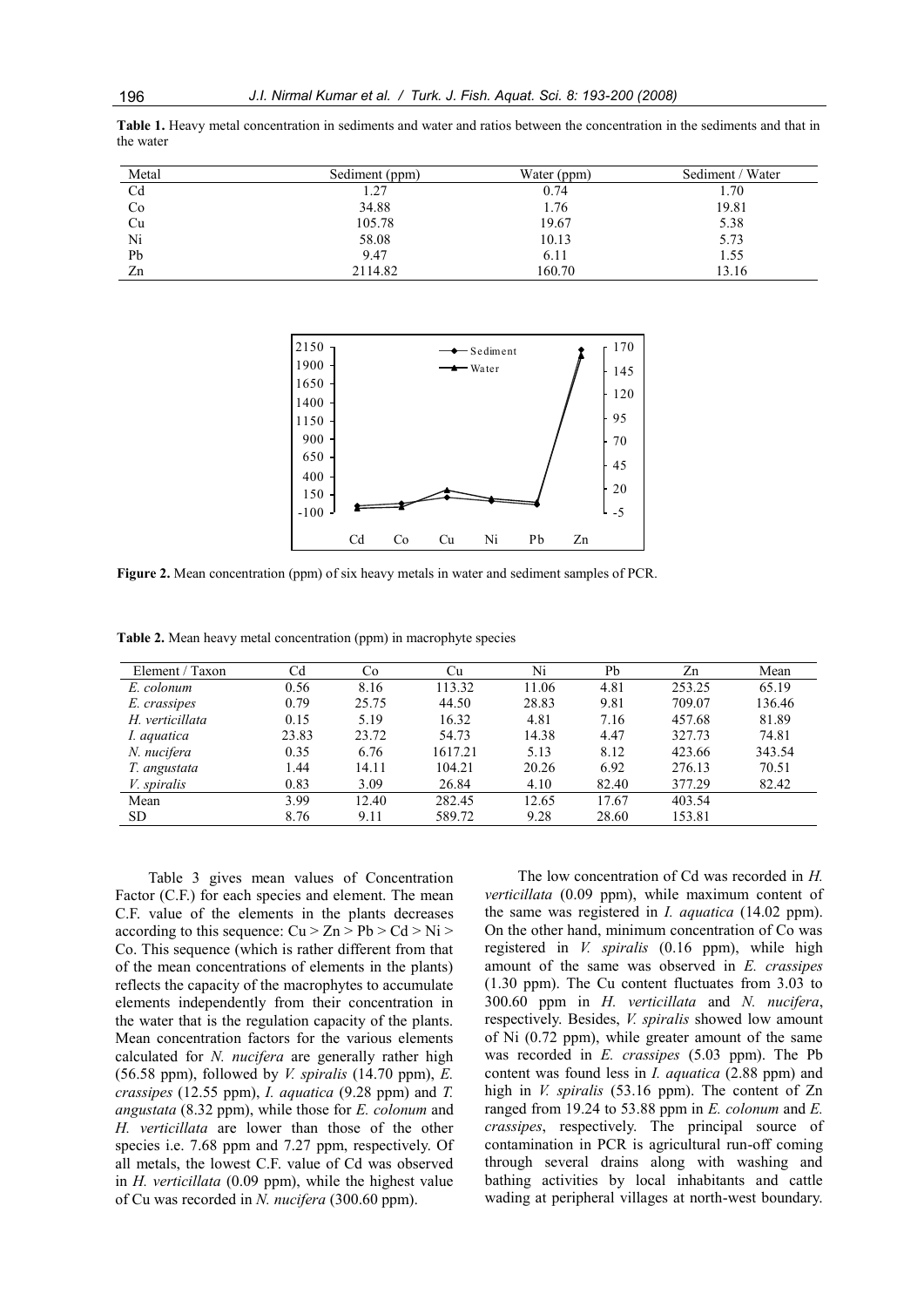Heavy metals are the most dangerous contaminants since they are persistent and accumulate in water, sediments and in tissues of the living organisms, through two mechanisms, namely "bio-concentration" (uptake from the ambient environment) and "biomagnification" (uptake through the food chain) (Chaphekar, 1991). The results of the present study include assessment of six heavy metals (Cd, Co, Cu, Ni, Pb and Zn) and evaluation of their toxicity status in different plant parts of seven native aquatic plant species (Figures 3, 4, 5).

# **Heavy Metal Accumulation in Plant Components**

The mean values of six heavy metals fluctuate in roots of aquatic macrophytes. Plants like *T. angustata*, *E. crassipes* and *N. nucifera* have great amount of heavy metals such as Zn, Cu and Ni, Co and Cd, and Pb, respectively. However, poor amount of heavy metals was recorded in *E. colonum* (Figure 3).

The mean concentration of heavy metal of stems of five aquatic plants varies from species to species. The higher values of Zn and Cu were observed in *N. nucifera* and *I. aquatica*, respectively, compared to other studied metals. On the other hand, stems of *E. crassipes* showed high amount of Ni, Pb, Co and Cd in a recessive manner (Figure 4). The accumulation of heavy metals in leaves of five native aquatic macrophytes is exhibited by high accumulation of Zn, Cu and Cd in *E. crassipes*, *E. colonum* and *I. aquatica* and low accumulation of metals in *T. angustata* and *N. nucifera* (Figure 5). The order of the accumulation of heavy metals in various parts of aquatic species is given below:

**Table 3.** Concentration factor calculated for the various species and heavy metals

| Element / Taxon    | Cd    | Co   | Cu     | Ni   | Pb    | Zn    | Mean  |
|--------------------|-------|------|--------|------|-------|-------|-------|
| E. colonum         | 0.33  | 0.41 | 21.06  | 1.93 | 3.10  | 19.24 | 7.68  |
| E. crassipes       | 0.46  | l.30 | 8.27   | 5.03 | 6.33  | 53.88 | 12.55 |
| H. verticillata    | 0.09  | 0.26 | 3.03   | 0.84 | 4.62  | 34.78 | 7.27  |
| I. aquatica        | 14.02 | 1.20 | 10.17  | 2.51 | 2.88  | 24.90 | 9.28  |
| N. nucifera        | 0.21  | 0.34 | 300.60 | 0.90 | 5.24  | 32.19 | 56.58 |
| T. angustata       | 0.85  | 0.71 | 19.37  | 3.54 | 4.46  | 20.98 | 8.32  |
| <i>V.</i> spiralis | 0.49  | 0.16 | 4.99   | 0.72 | 53.16 | 28.67 | 14.70 |
| Mean               | 2.35  | 0.63 | 52.50  | 2.21 | 11.40 | 30.66 |       |
| SD.                | 5.15  | 0.46 | 109.61 | 1.62 | 18.45 | 11.69 |       |



**Figure 3.** Mean concentration (ppm) of six heavy metals in roots of five plant species from PCR. (Ec= *Eichhorniacrassipes*, Ech= *Echinochloa colonum*, Ia= *Ipomoea aquatica*, Nl= *Nelumbo nucifera*, Ta= *Typha angustata)*



**Figure 4.** Mean concentration (ppm) of six heavy metals in stems of five plant species from PCR. (Ec= *Eichhornia crassipes*, Ech= *Echinochloa colonum*, Ia= *Ipomoea aquatica*, Nl= *Nelumbo nucifera*, Ta= *Typha angustata)*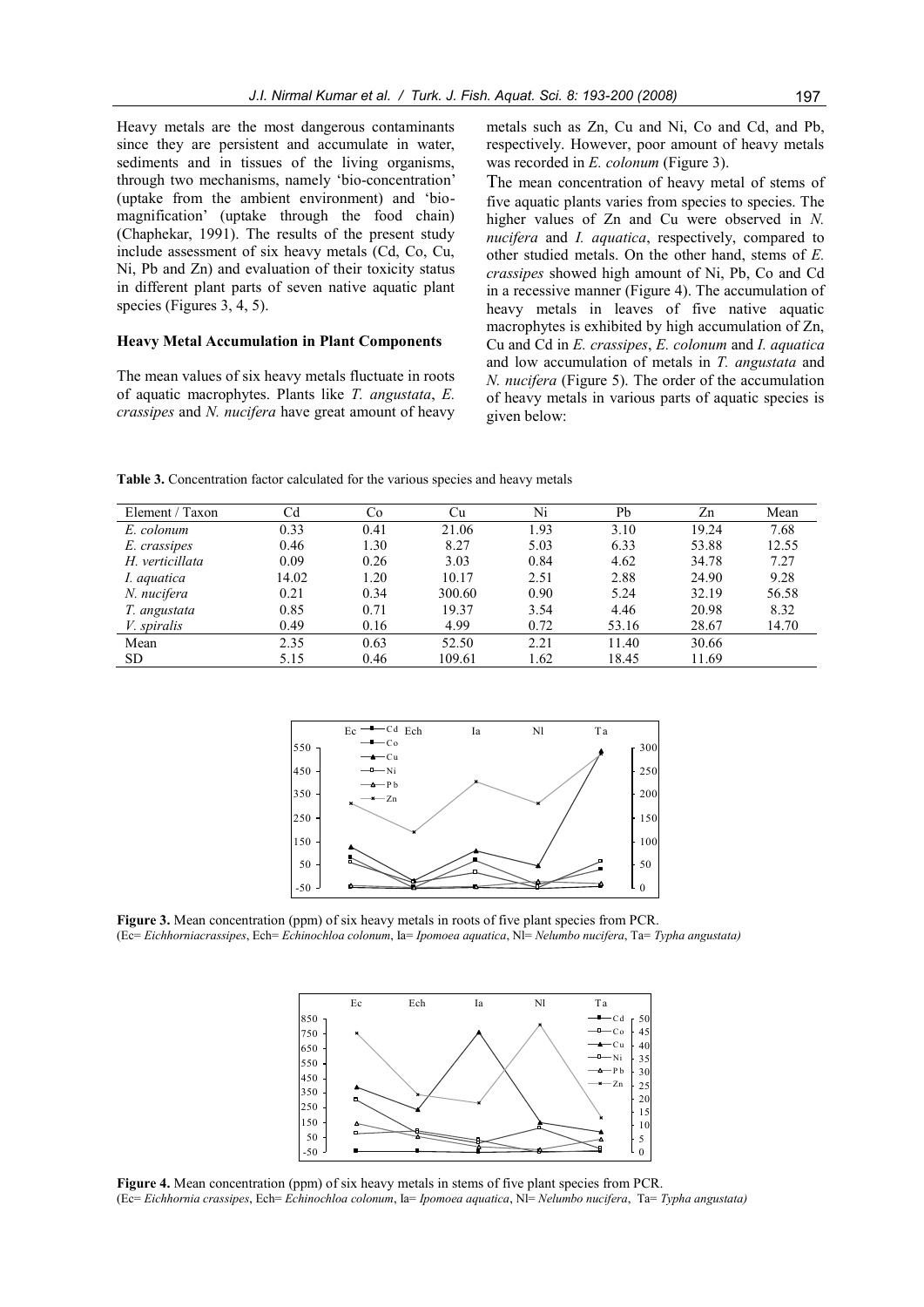

Figure 5. Mean concentration (ppm) of six heavy metals in leaves of five plant species from PCR. (Ec= *Eichhornia crassipes*, Ech= *Echinochloa colonum*, Ia= *Ipomoea aquatica*, Nl= *Nelumbo nucifera*, Ta= *Typha angustata*)

Root heavy metal accumulators: *T. angrustata*, *I. aquatica*, *N. nucifera*

Stem heavy metal accumulators: *E. crassipes*, *I. aquatica*, *N. nucifera*

Leaves heavy metal accumulators: *E. crassipes*, *I. aquatica*, *E. colonum*

#### **Heavy Metal Accumulation in Plants**

The heavy metal analysis of roots, stems and leaves of aquatic native plants: *E. crassipes*, *E. colonum*, *I. aquatica*, *N. nucifera* and *T. angustata*  from PCR were carried out. Besides *H. verticillata* and *V. spiralis* were analysed intact without sorted into different parts due to their incoherent phenophases. Compared to the standard, normal and critical toxicity range of metals (Kabata-Pendias and Pendias, 1992) in selected plants, the accumulation of Cd and Pb were observed within normal ranges, while that of Co and Ni were registered within the critical range. However, Zn and Cu showed the greater accumulation with alarming toxicity levels, which is considered to be the hazardous pollutants in PCR (Table 4).

Comparing with standard normal ranges in plants, the mean concentrations of Cd and Pb fall within the normal range. All values of Cd (0.15-23.83 ppm) and Pb (4.47-82.40 ppm) fall within the standard normal range in studied plants, whereas Co (3.09-25.75), Ni (4.10-28.83 ppm), Cu (16.32- 1617.21 ppm) and Zn (253.25-709.07 ppm) were recorded within critical ranges. Compared with the standard critical range of Zn, a critical amount was encountered in roots of *E. crassipes* (522.61 ppm), in stems of *N. nucifera* (812.29 ppm) and in leaves of *E. crassipes* (1059.67 ppm). Thus, Zn seems to be hazardous metal in PCR, since it reached considerable high concentration.

Applying unilateral F-test on the accumulation of each metal separately in roots, stems and leaves, it is clearly evident that the accumulation of heavy metals is more significant for Zn followed by Cu, Pb, Ni, Co and Cd.

Metal: Zn Cu Pb Ni Co Cd F-value: 0.579 0.132 0.030 0.002 0.001 0.001

# **Gradient of Heavy Metals in Root, Stem and Leaf Systems**

The output of Pearson correlation coefficient (r) analysis on combinations of different metal-pairs which are present together in either roots, stems or leaves of the tested plant species showed medium correlation  $(r = 0.5-0.7)$  between only a single metal pair (Cu and Co) and high correlation  $(r = 0.7-0.9)$ between Ni and Zn, Zn and Pb, Cu and Ni, and Ni and Co metal pairs (Table 5). Thus, results indicate that both roots and stem systems may have a kind of natural controlling mechanism regarding the quantity of specific metals taken from the ambient environment, but they don't have controlling mechanism to suppress the combination between specific metal pairs in their tissues / components (Ravera *et al.*, 2003).

Study revealed the transport mechanism of metals from abiotic environment (sediment) to biotic environment (macrophytes) and their accumulation in various parts. The transport mechanism and accumulation pattern of heavy metals can be elaborated as follows: Sediment > Root system > Stem system > Leaf system (Figure 6).

The accumulation of heavy metals by various species in order is as follows:

Zn – *E. crassipes > H. verticillata > N. nucifera* Cu – *V. spiralis > T. angustata > N. nucifera* Pb - *V. spiralis > T. angustata > N. Nucifera*

#### **Discussion**

The present study exhibited different heavy metal concentrations in aquatic plants, depending on the plant organ. Roots of aquatic plants absorb heavy metals from the sediments and accumulate high concentrations (Baldantoni *et al.*, 2004). Similarly our findings revealed the high accumulation of heavy metals registered in roots of *T. angustata* and *I. aquatica*. The stems and/or leaves of submerged plants accumulated lower concentrations of trace elements than roots, which is well substantiated with the findings of Baldantoni *et al.* (2005). Thus, among the selected plant species, *T. angustata* and *I.*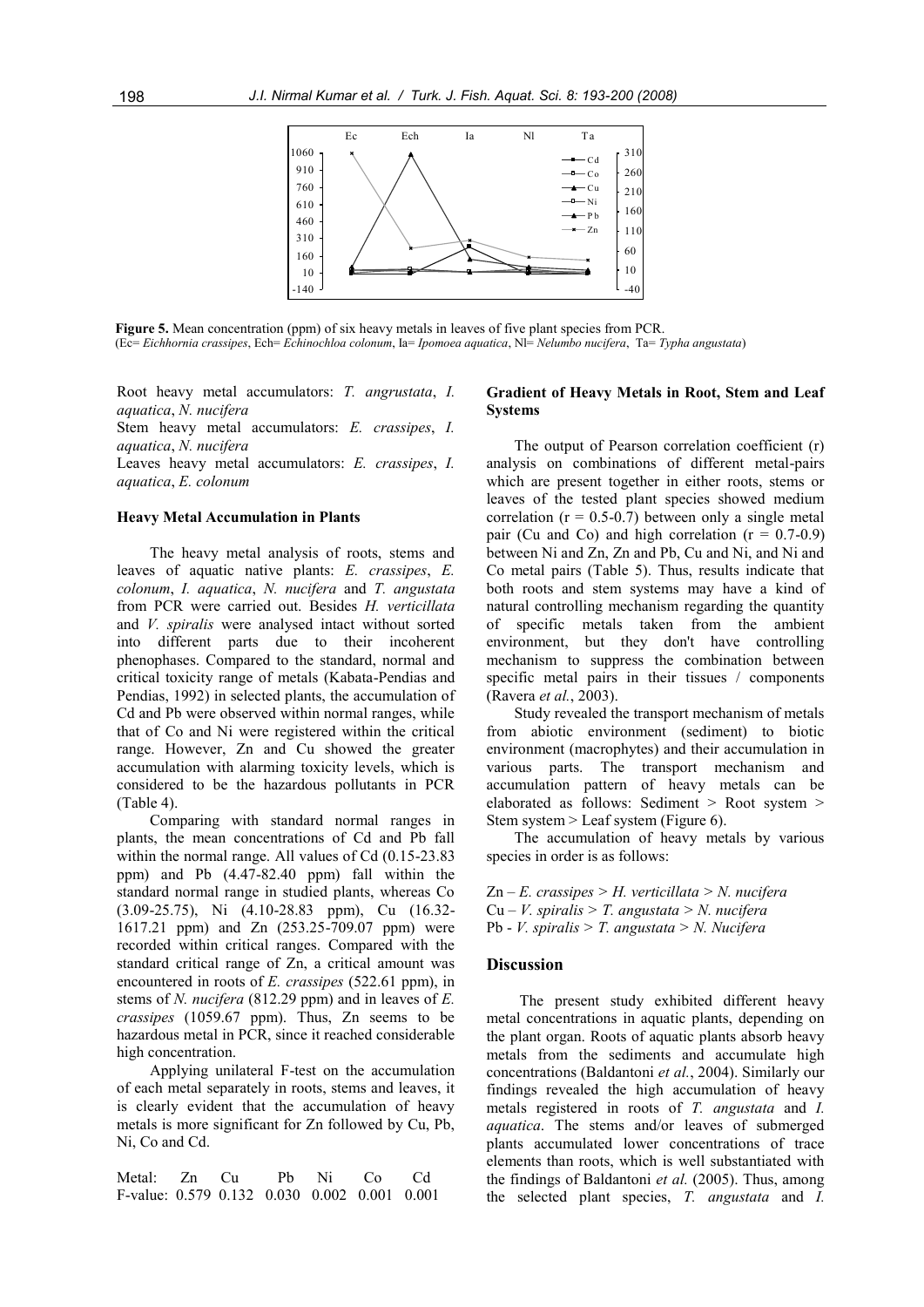| Metal          | Mean Range in tested<br>plants (ppm) | Normal range in plants<br>$(ppm)*$ | Critical range in plants<br>$(ppm)*$ | Toxicity status |
|----------------|--------------------------------------|------------------------------------|--------------------------------------|-----------------|
| C <sub>d</sub> | 0.15-23.83                           | $0.1 - 2.4$                        | $10-30$                              | Normal          |
| Co             | 3.09-25.75                           | $0.75 - 1.07$                      | 1-8                                  | Critical        |
| Cu             | 16.32-1617.21                        | 7.53-8.44                          | 25-90                                | Critical        |
| Ni             | 4.10-28.83                           | $0.89 - 2.04$                      | $10 - 50$                            | Critical        |
| Pb             | 4.47-82.40                           | $0.2 - 20$                         | 30-300                               | Normal          |
| Zn             | 253.25-709.07                        | 1-400                              | 100-400                              | Critical        |

**Table 4.** Ranges of heavy metals contents and toxicity status in the tested plant species, compared with normal and critical ranges in plants

\* Data after Kabata-Pendias and Pendias (1992)

**Table 5.** Correlation coefficient between concentrations of heavy metal-pairs in root, stem and leaf systems of plant species

| Analysis metal-pair | Correlation Coefficient (r) |             |             |  |  |
|---------------------|-----------------------------|-------------|-------------|--|--|
|                     | Root system                 | Stem system | Leaf system |  |  |
| Zn x Cd             | 0.860                       | 0.411       | $-0.111$    |  |  |
| Cu x Cd             | 0.987                       | $-0.360$    | $-0.171$    |  |  |
| Ni x Cd             | 0.791                       | 0.713       | $-0.179$    |  |  |
| $N_1$ x $Zn$ **     | 0.635                       | 0.798       | 0.479       |  |  |
| Co x Cd             | 0.422                       | 0.151       | $-0.059$    |  |  |
| Ph x Cd             | 0.136                       | 0.851       | $-0.422$    |  |  |
| Zn x Cu             | 0.887                       | $-0.140$    | $-0.200$    |  |  |
| $Zn \times Co$      | 0.512                       | $-0.063$    | $-0.291$    |  |  |
| $Zn \times Pb$ **   | 0.392                       | 0.175       | 0.873       |  |  |
| $Cu \times Ni$ **   | 0.719                       | 0.023       | 0.742       |  |  |
| $Cu \times Co*$     | 0.349                       | 0.400       | 0.617       |  |  |
| Cu x Pb             | 0.284                       | $-0.047$    | $-0.119$    |  |  |
| $Ni \times Co$ **   | 0.822                       | 0.441       | 0.497       |  |  |
| Ni x Ph             | $-0.103$                    | 0.708       | 0.521       |  |  |
| $Co \times Pb$      | $-0.100$                    | 0.631       | 0.050       |  |  |

\* Medium Correlation (r =  $0.5 - 0.7$ ), \*\* High Correlation (r =  $0.7 - 0.9$ ).



**Figure 6.** Mean concentration (ppm) of six heavy metals in sediment and plan parts from PCR.

*aquatica* appear to be the best monitoring species due to their availability in PCR.

The accumulation of heavy metals (in sediments and plant components) could be arranged in descending order as follows:  $Zn > Cu > Pb > Ni > Co$ > Cd, which was based on the degree of toxicity status induced heavy metals in plants as well as sediments:  $Zn > Cu > Pb$ . The above sequence agrees with the findings of Ramdan (2003) and Siegel *et al.* (1994) in Lake Manzala, Nile Delta, Egypt. The ratio of heavy metals was two times higher in the sediments than in selected macrophytes. This also agrees with findings of Ramdan (2003). Accordingly, the component systems of aquatic macrophytes in PCR could be arranged in following order based on their accumulation capacity of heavy metals as: Sediment > Root system > Stem system > Leaf system. Similarly, Lovett-Doust *et al.* (1994) reported that the accumulation levels of pollutants in aquatic ecosystems might be higher in sediments than in plants. The high level of Zn and Cu, an important source of contamination in the lake, might be due to